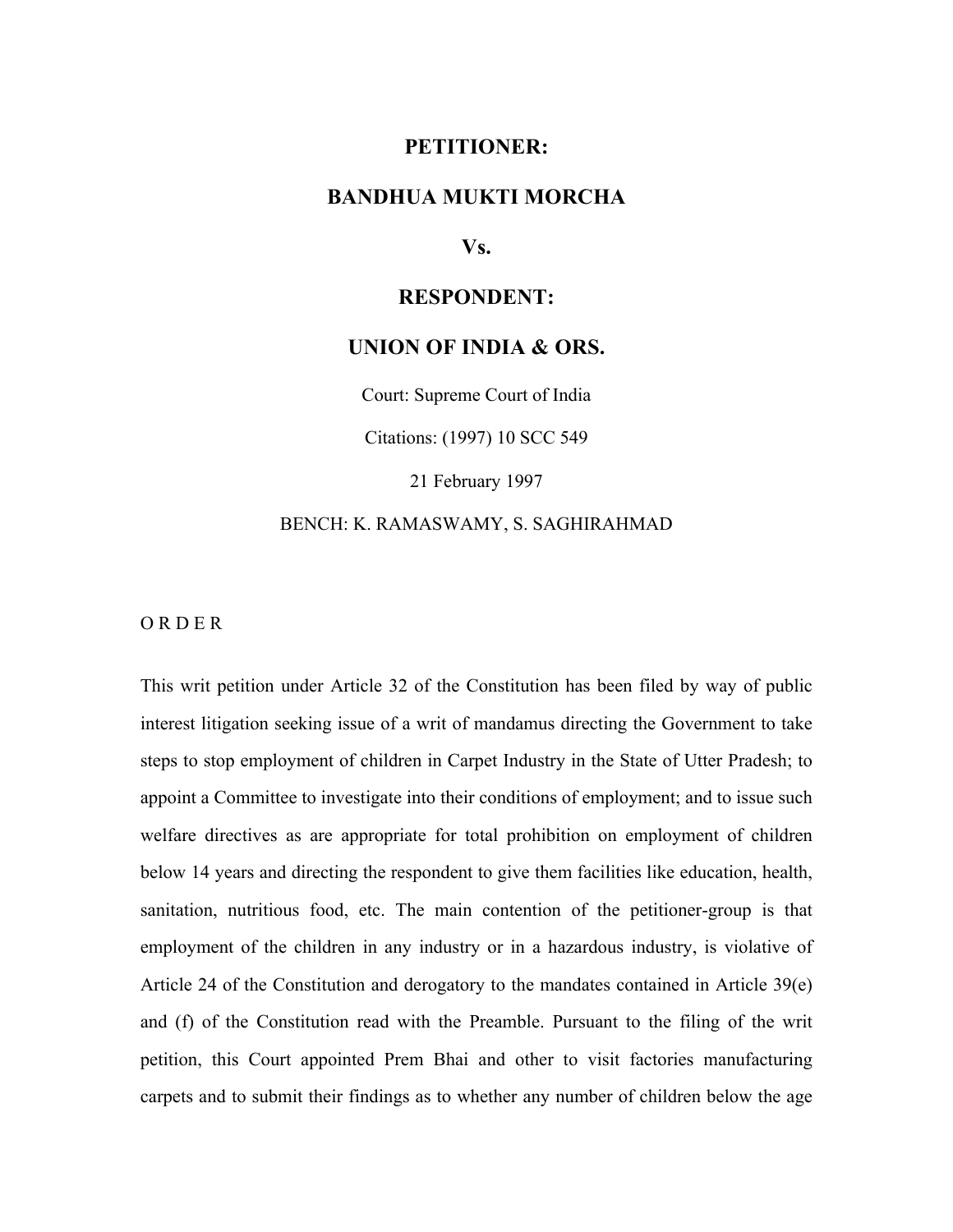of 14 years are working in the carpet industry etc. The Commissioner submitted his preliminary report. Subsequently, by Order dated August 1, 1991,this Court appointed a Committee consisting of Shri J.P. Vergese, Ms. Gyansudha Mishra and Dr. K.P. Rajuto go around Mirzapur area and other places where carbets are being weaved to find out whether children are being exploited and to submit a comprehensive report. In furtherance thereof, a comprehensive report was submitted on November 18, 1991. The matter was heard and arguments were concluded. The judgment was reserved by proceedings dated October 18, 1994. Since the judgment could not be delivered, matter was directed to be posted before a Bench consisting of S. Saghir Ahmad, J. We have heard the counsel on both sides.

The primary contention by the petitioner on behalf of the children below the age of 14 years, is that the employment of children by various carpet weaver in Varanasi, Mirzapur, Jaunpur and Allahabad area is violative of Article 24. The report of the Committee discloses the enormity of the problem of exploitation to which the children are subjected. Children ranging between 5to 12 years having been kidnapped from the Village Chhichhori (Patna Block, District Palamau in Bihar) in January and February, 1984 in three batches and were taken to village Bilwari in Mirzapur District of U.P. for being engaged in carpet weaving centres. They are forced to work all the day. Virtually, they are being treated as slaves and are subjected to physical torture revealed by the presence of marks of violence on their person. The Commission/Committee visited 42 villages and found in all 884 looms engaging 42% of the work force with the children below the age of 14 years. The total number of children are 369; 95% of them are of tender age ranging between 6 to 11 years and most of them belong to the Scheduled Castes and Scheduled Tribes. Despite Pursuation, they could not be released and continue to languish under bondage. The Commission visited several villages, personally contacted the parents of the children in different places and found that the children were taken against their wishes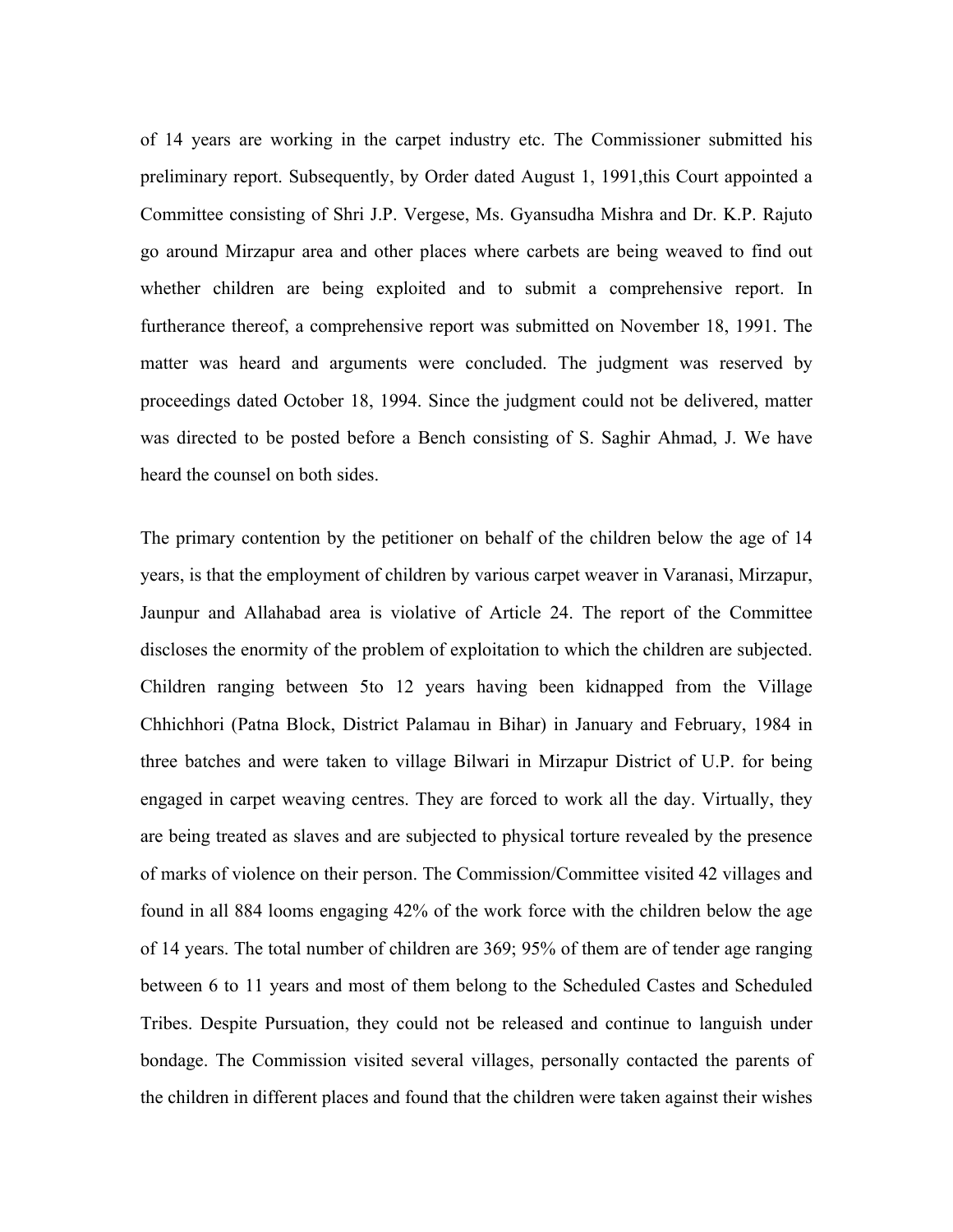and are wrongfully forced to work as bonded labour in the carpet industries. They have furnished the list of carpet industries where at the children were found engaged. The question, therefore, is: whether the employment of the children below the age of 14 years is violative of Article 24 and whether the omission on the part of the State to provide welfare facilities and opportunities deprives them of the constitutional mandates contained in Articles 45, 39(e) and (f), 21,14 etc.?

Child of today cannot develop to be a responsible and productive member of tomorrow's society unless an environment which is conductive to his social and physical health is assured to him. Every nation, developed or developing, links its future with the status of the child. Childhood holds the potential and also sets the limit to the future development of the society. Children are the greatest gift to the humanity. Mankind has best hold of itself. The parents themselves live for them. They embody the joy of life in them and in the innocence relieving the fatigue and drudgery in their struggle of daily life. Parents regain peace and happiness in the company of the children. The children signify eternal optimism in the human being and always provide the potential for human development. If the children are better equipped with a broader human output, the society will feel happy with them. Neglecting the children means loss to the society as a whole. If children are deprived of their childhood - socially, economically, physically and mentally – the nation gets deprived of the potential human resources for social progress, economic empowerment and peace and order, the social stability and goods citizenry. The founding fathers of the Constitution, therefore, have bestowed the importance of the role of the child in its best for development. Dr. Bhim Rao Ambedkar, was for a head of his time in his wisdom projected these rights in the Directive Principles including the children as beneficiaries. Their deprivation has deleterious effect on the efficacy of the democracy and the rule of law. Article 39 (e) of the Constitution enjoins that the State shall direct its policy towards securing the health and strength of workers, men and women; and the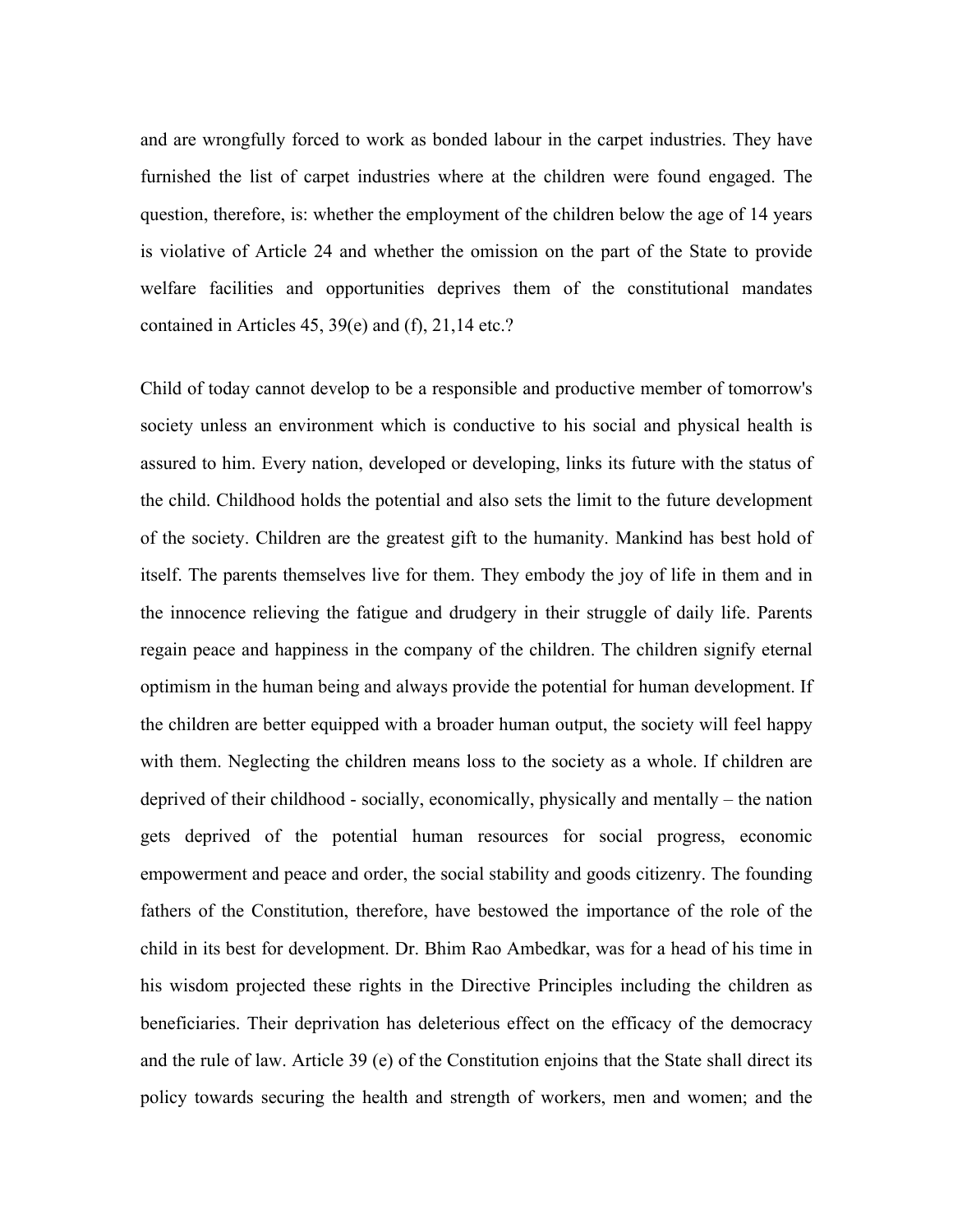children of tender age will not be abused; the citizens should not be forced by economic necessity to enter avocations unsuited to their age or strength. Article 39(f) enjoins that the State shall direct its policy towards securing that children are given opportunities and facilities to develop in a healthy manner and in condition of freedom and dignity and the childhood and youth are protected against exploitation and against moral and material abandonment. Article 45 mandates that the State shall endeavour to provide free and compulsory education for all children until they complete the age of 14 years. The period often years provided there in has lost its relevance since as on date, more than 78 million out of 405 million children, 78% of them are employed between the age of 5 to 14 years without any basic and elementary education, healthy, access to nutrient food and leisure. Article 24 of the Constitution prohibits employment of the children in factories etc. so that no child below the age of 14 years shall be employed to work in any factory or mine or engaged in any other hazardous employment. Article 21 mandates that no person shall be deprived of his life or personal liberty except according to the "procedure established bylaw" which this Court has interpreted to mean "due process of law". The bare of the poverty is the root of the child labour and they are being subjected to deprivation of their meaningful right to life, leisure, food, shelter, medical aid and education. Every child shall have without any discrimination on the ground of cast, birth, colour, sex, language, religion, social origin, property or birth alone, in the matter of right to health, well being, education and social protection. Article 51-A enjoins that it shall be the duty of every citizen to develop scientific temper, humanism and the spirit of inquiry and to strive toward excellence in all sphere of individual and collective activities so that the nation constantly rise to higher levels of endeavours and achievement. Unless facilities and opportunities are provided to the children, in particular handicapped by social, economic, physical or mental disabilities, the nation stands to lose the human resources and good citizen. Education eradicates illiteracy a means to economic empowerment and opportunity to life of culture. Article 26(1) of Universal Declaration of Human Rights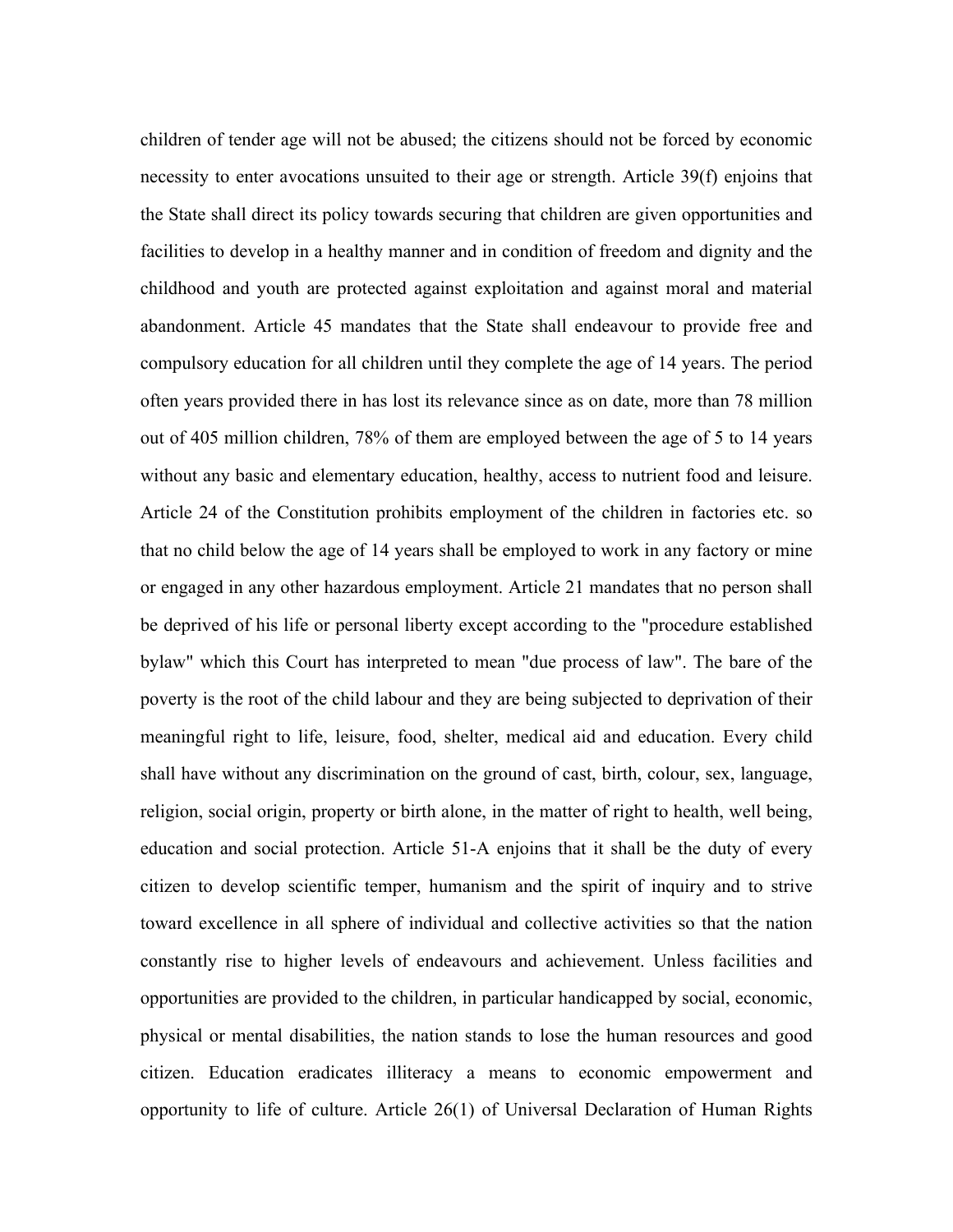assures that everyone has right to education which shall be free, at least at the elementary and fundamental stages. Elementary education shall be compulsory. Technical and professional education shall be made available and higher education shall equally be accessible to all on the basis of merit. Education enables development of human personality and strengthens the respect for human right and fundamental freedoms. It promotes understanding, tolerance and friendship among people. It is, therefore, the duty of the State to provide facilities and opportunities to the children driven to child labour to develop their personality as responsible citizens.

Due to poverty, children and youth are subjected to may visible and invisible sufferings and disabilities, in particular, health, intellectual and social degradation and deprivation. The Convention on the Rights of the Child which was ratified by the Government of India on November 20,1989 recognised the rights of the child for full and harmonious development of his or her personality. Child should grow up in a family environment, in an atmosphere of happiness, love and understanding. The child should be fully prepared to live an individual life in society. Article 3 provides that in all actions concerning children whether undertaken by public or private social welfare institutions, courts of law, administrative authorities or legislative bodies, the best interest of the child shall be the primary consideration. Article 27(1) provides that the State parties recognise the right of every child to a standard of living adequate for the child's physical, mental, spiritual, moral and social development. Article 28 provides thus:

"1. State Parties recognise the right of the child to education, and with a view to education, and with a view to achieving this right progressively and on the basis of equal opportunity, they shall, in particular:

(a) Make primary education compulsory and available free to all;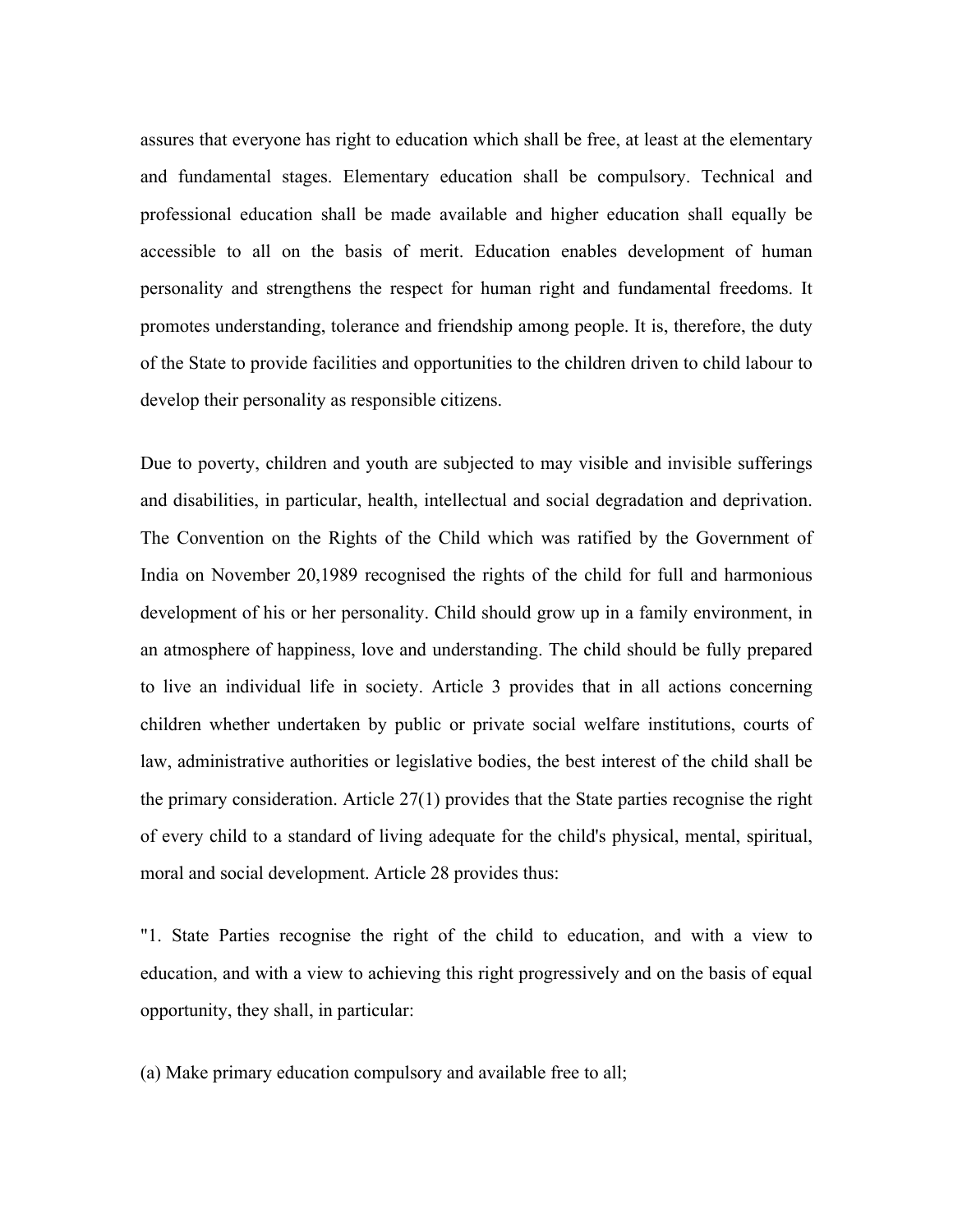(b) Encourage the development of different forms of secondary education, including general and vocational education, make them available and accessible to every child, and take appropriate measures such as the introduction of free education and offering financial assistance incase of needs;

(c) Make higher education accessible to all on the basis of capacity by every appropriate means;

(d) Make educational and vocational information and guidance available and accessible to all children;

(e) Take measures to encourage regular attendance at schools and the reduction of dropout rates.

2. States Parties shall take all appropriate measures to ensure that school discipline is administered in a manner consistent with the child's human dignity and in conformity with the present Convention.

3. State Parties shall promote and encourage international co-operation in matter relating to education, in particular with a view to contributing to the elimination of ignorance and illiteracy throughout the world and facilitating access to scientific and technical knowledge and modern teaching methods in this regard. Particular account shall be taken of the needs of developing countries."

Article 31(1) recognises the right of the child to rest and leisure, to engage in play and recreational activities appropriate to the age of the child and to participate freely in cultural life and the arts. Article 32() which is material for the purpose of this case reads as under: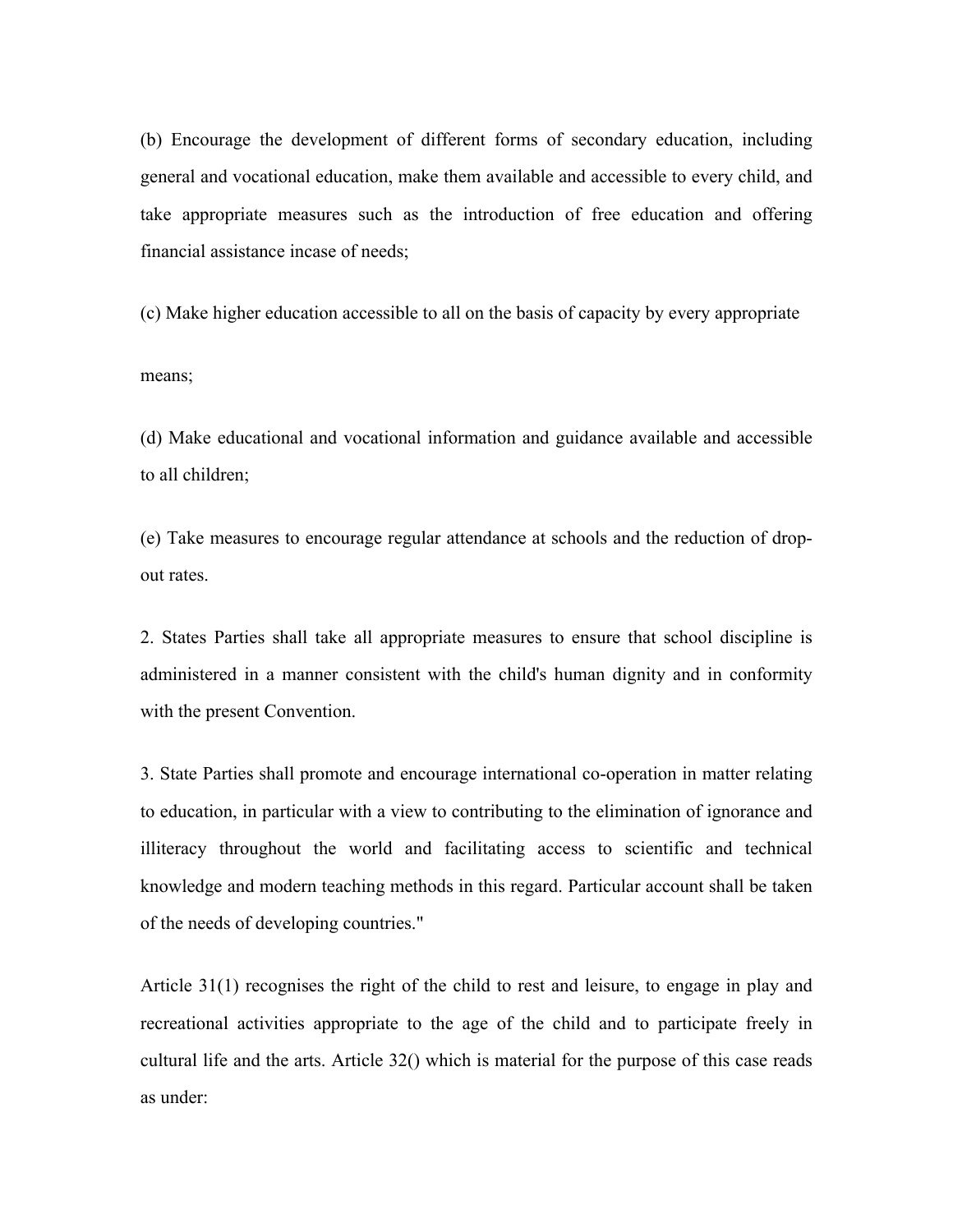"1. States Parties recognize the right of the child to be protected from economic exploitation and from performing any work that is likely to be hazardous or to interfere with the child's education, or to be harmful to the child's health or physical, mental, spiritual, moral or social development.

2. States Parties shall take legislative, administrative, social and educational measure to ensure the implementation of the present article. To this end, and having regard to the relevant provisions of other international instruments. States Parties shall in particular:

(a) Provide for a minimum age or minimum ages for admission to employment;

(b) Provide for appropriate regulation of the hours and conditions of employment;

(c) Provide for appropriate penalties or other sanctions to ensure the effective enforcement of the present article."

Article 36 states that State parties hall protect the child against all other forms of exploitation prejudicial to any aspects of the child's welfare. No doubt, the Government, while ratifying the Convention with a reservation of progressive implementation of the governance, reminded itself of the obligations undertaken thereunder, but they do not absolve the State in its fundamental governance of the imperative of Directive Principles of the Constitution rendering socio-economic justice to the child and their empowerment, full growth of their personality - socially, educationally and culturally - with a right to leisure and opportunity for development of the spirit of reform, inquiry, humanism and scientific temper to improve excellence - individually and collectively. *In Maharashtra State Board of Secondary and Higher Education vs. K.S. Gandhi* ((1991) 2 SCC 716), right to education at the secondary stage was held to be a fundamental right. In *J.P. Unnikrishnan vs. State of Andhra Pradesh* ((1993) 1 SCC642), a Constitution Bench has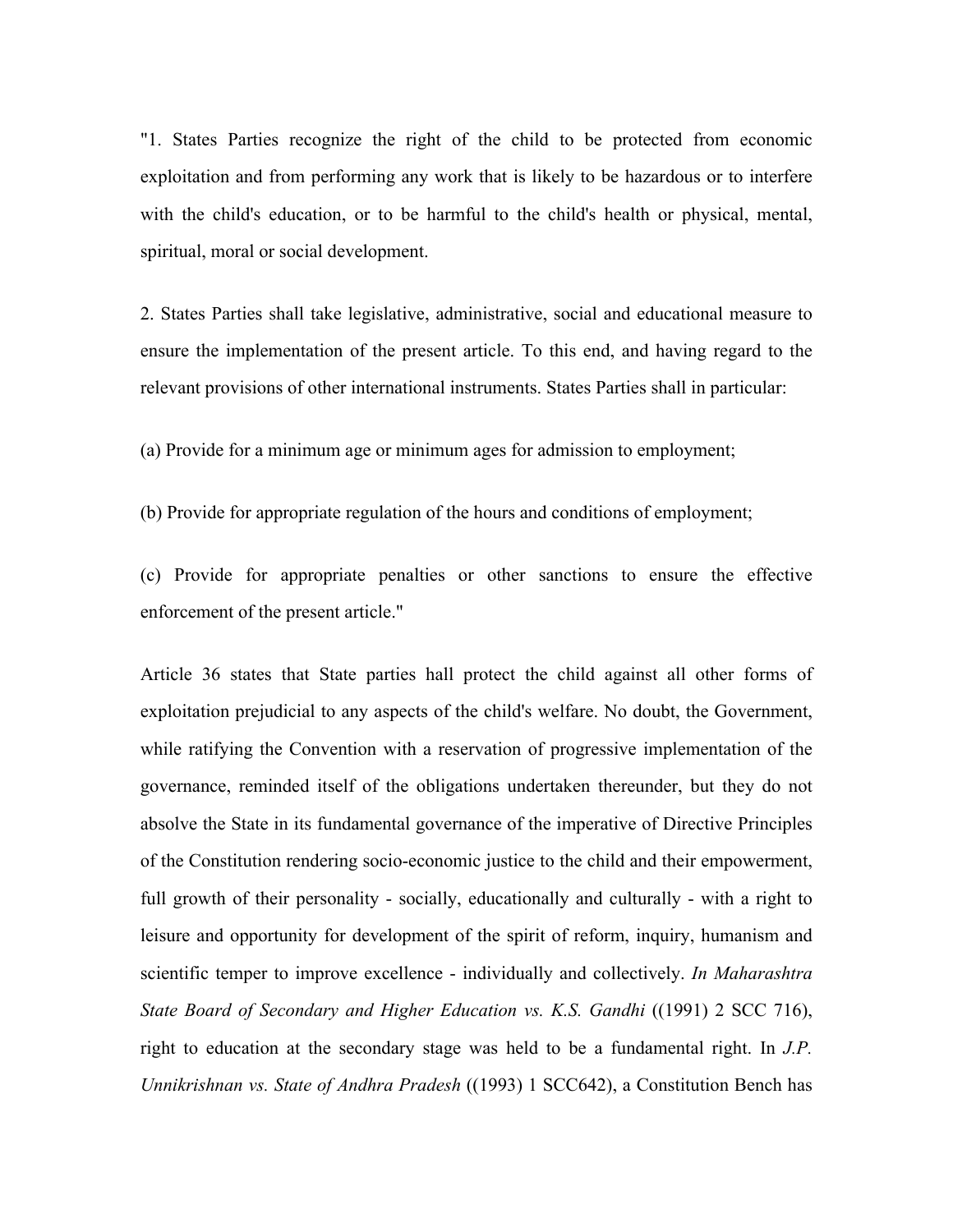held education up to the of 14 years to be a fundamental right; right to health has been held to be a fundamental right; right to potable water has been held to be a fundamental right; meaningful right to life has been held to be a fundamental right. The child is equally entitled to all these fundamental rights. It would, therefore, be incumbent upon the State to provide facilities and opportunity as enjoined under Article 39(e) and (f) of the Constitution and to prevent exploitation of their childhood due to indigence and vagary. As stated earlier, their employment - either forced or voluntary- is occasioned due to economic necessity; exploitation of their childhood due to poverty, in particular, the poor and the deprived sections of the society, is detrimental to democracy and social stability, unity and integrity of the nation.

Various welfare enactments made by the Parliament and the appropriate State Legislatures are only teasing illusions and a promise of unreality unless they are effectively implemented and make the right to like to the child driven to labour a reality, meaningful and happy. Article24 of the Constitution prohibits employment of the child below the age of 14 years in any factory or mine or in any other hazardous employment, but it is a hard reality that due to poverty child is driven to be employed in a factory, mine or hazardous employment. Pragmatic, realistic and constructive steps and actions are required to be taken to enable the child belonging to poor, weaker sections, Dalit and Tribes and minorities, enjoy the childhood and develop its full blossomed personality educationally, intellectually and culturally - with a spirit of inquiry, reform and enjoyment of leisure. The child labour, therefore, must be eradicated through wellplanned, poverty- focussed allievation, development and imposition of trade actions in employment may drive the children and mass them up into destitution and other mischievous environment, making them vagrant, hard criminals and social risk etc. Therefore, while exploitation of the child must be progressively banned, other simultaneously alternatives to the child should be evolved including providing education,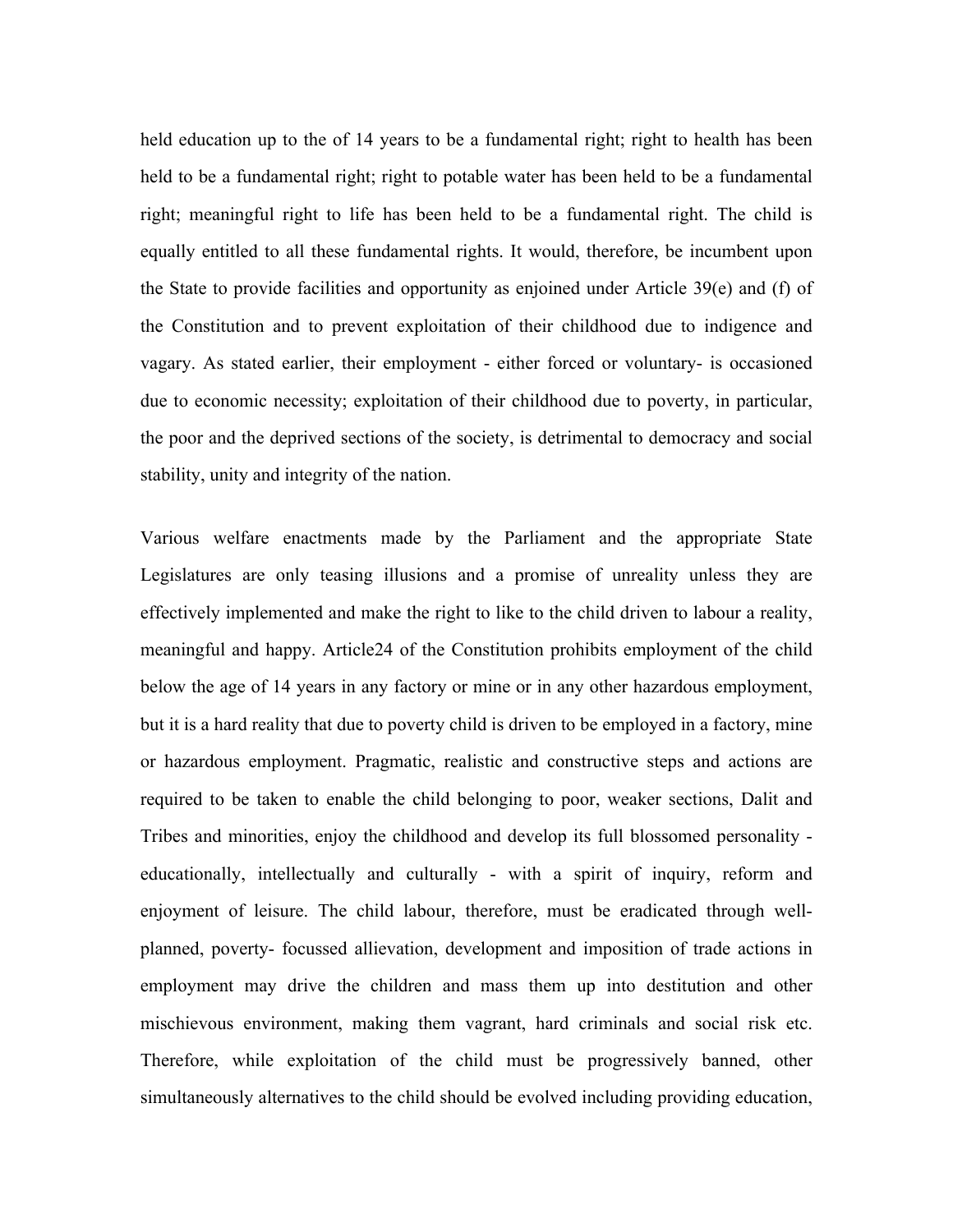health care, nutrient food, shelter and other means of livelihood with self-respect and dignity of person. Immediate ban of child labour would be both unrealistic and counterproductive. Ban of employment of children must begin from most hazardous and intolerable activities like slavery, bonded labour, trafficking, prostitution, pornography and dangerous forms of labour and the like.

Illiteracy has many adverse effects in a democracy governed by rule of law. A free educated citizen could meaningfully exercise his political rights, discharge social responsibilities satisfactorily and develop spirit of tolerance and reform. Therefore, education is compulsory. Primary education to the children, in particular, to the child from poor, weaker sections, Dalits and Tribes and minorities is mandatory. The basic education and employment- oriented vocational education should be imparted so as to empower the children with these segments of the society to retrieve them from poverty and, thus, develop basic abilities, skills and capabilities to live meaningful life for economic and social empowerment. Compulsory education, therefore, to these children is one of the principal means and primary duty of the State for stability of the democracy, social integration and to eliminate social tensions.

In *M.C. Mehta vs. State of Tamil Nadu & Ors.* ((1996) 6 SCC 756), this Court has considered the constitutional perspectives of the abolition of the child labour and the child below 14 years of age in the notorious Sivakasi Match industries. It has mentioned in para 12 of the judgment the number of total workers and the child workers employed in the respective industries in the country. It has surveyed various enactments which prohibit employment of the child; the details thereof are not necessary to be reiterated. In para 27, it has noted the causes for failure to implement the constitutional mandate and has given various directions in that behalf. We, therefore, reiterate the directions given therein as feasible inevitable. We respectfully agreeing with them and reiterate the need